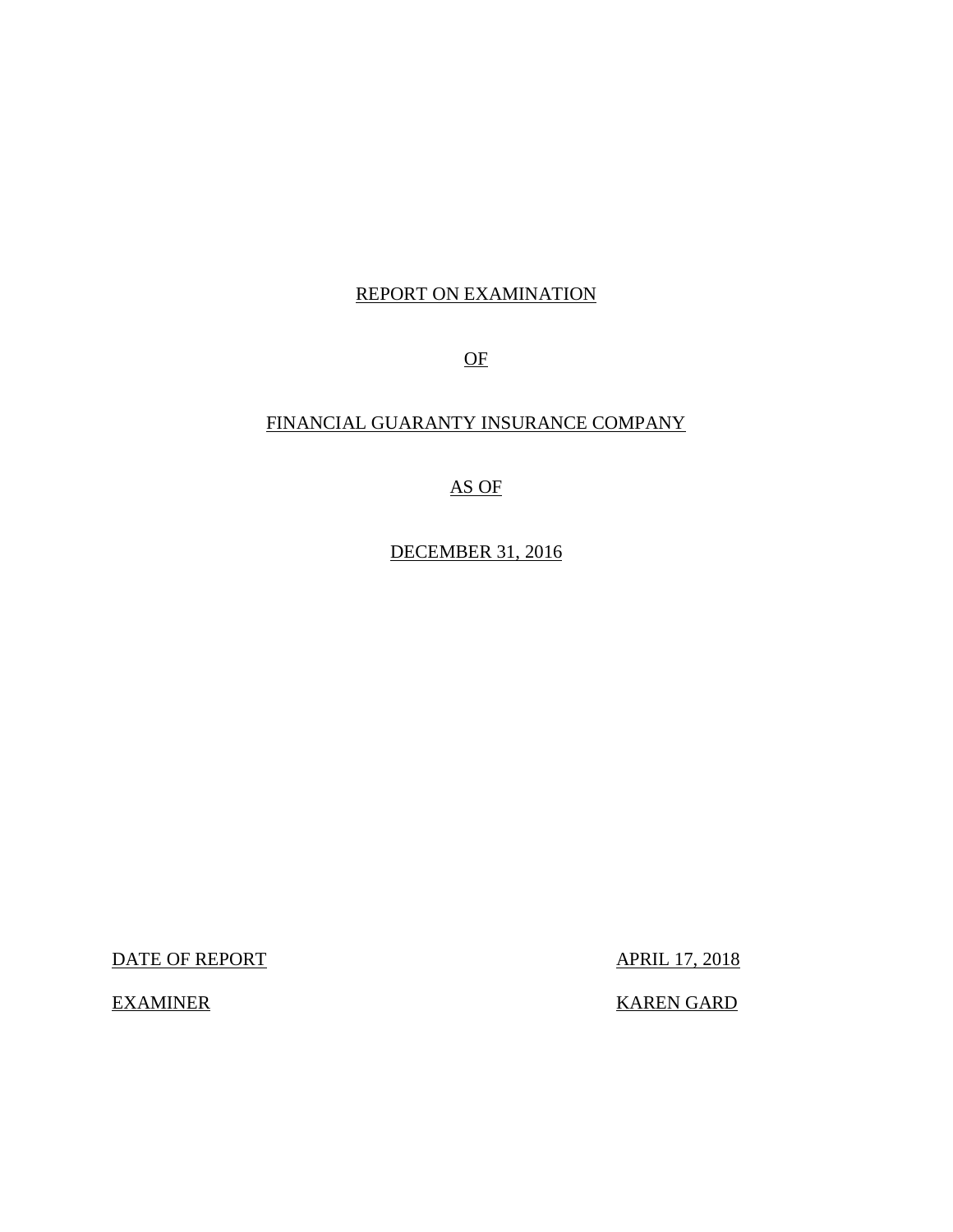## TABLE OF CONTENTS

| <b>ITEM</b> |                                             | PAGE NO.                 |
|-------------|---------------------------------------------|--------------------------|
| 1.          | Scope of examination                        | $\overline{2}$           |
| 2.          | Description of Company                      | 3                        |
|             | A. Corporate governance                     | $\overline{\mathcal{A}}$ |
|             | B. Territory and plan of operation          | 5                        |
|             | C. Reinsurance ceded                        | 8                        |
|             | D. Holding company system                   | 8                        |
|             | E. Significant operating ratios             | 9                        |
|             | F. Accounts and records                     | 10                       |
| 3.          | <b>Financial statements</b>                 | 11                       |
|             | A. Balance sheet                            | 11                       |
|             | B. Statement of income                      | 12                       |
|             | C. Capital and surplus account              | 12                       |
| 4.          | Losses and loss adjustment expenses         | 13                       |
| 5.          | Subsequent events                           | 14                       |
| 6.          | Compliance with prior report on examination | 14                       |
| 7.          | Summary of comments and recommendations     | 14                       |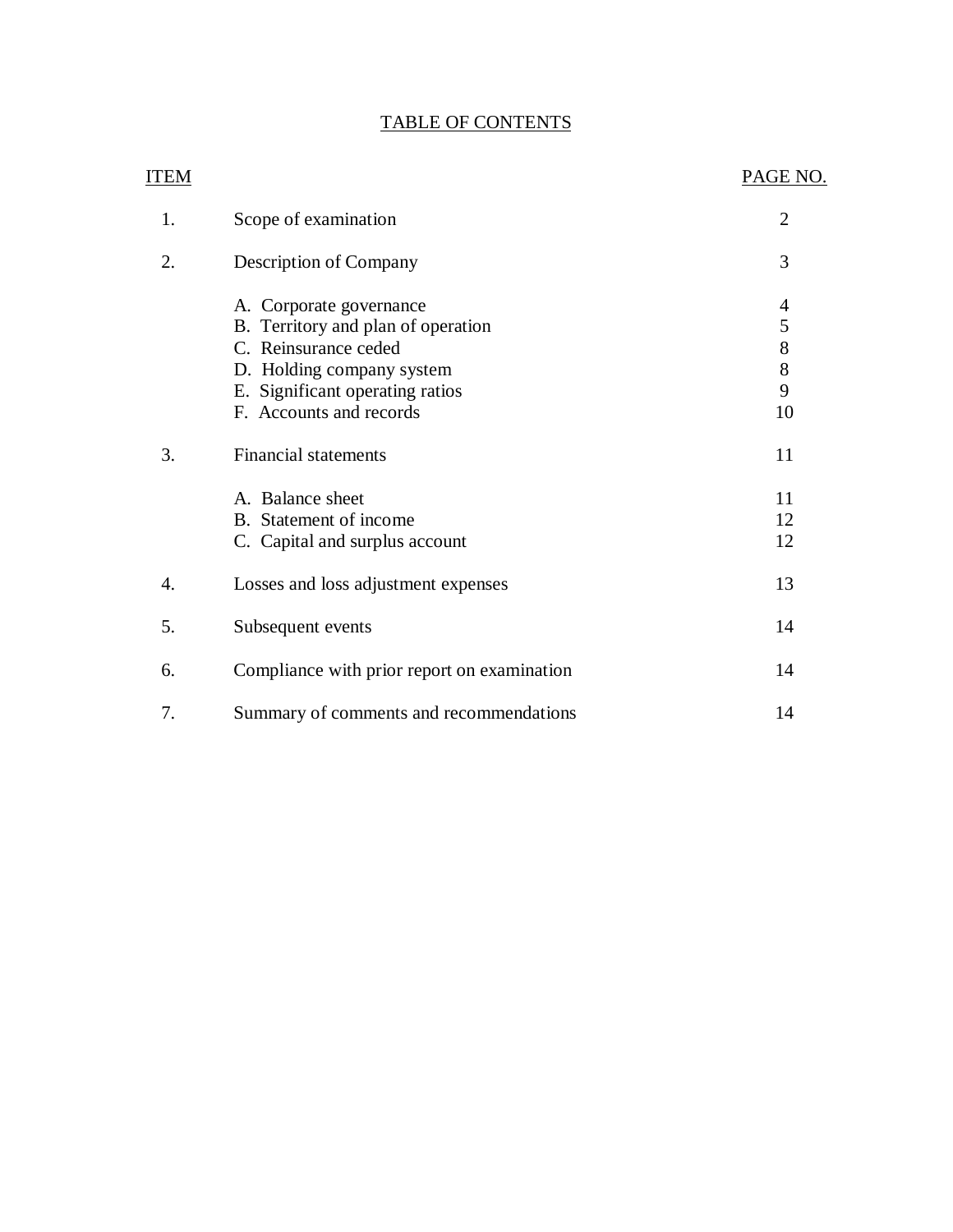

## NEW YORK STATE *DEPARTMENTof*  FINANCIAL SERVICES

Andrew M. Cuomo **Maria T. Vullo** Maria T. Vullo Governor Superintendent Superintendent

April 17, 2018

Honorable Maria T. Vullo Superintendent New York State Department of Financial Services Albany, New York 12257

Madam:

Pursuant to the requirements of the New York Insurance Law, and in compliance with the instructions contained in Appointment Number 31639 dated June 2, 2017, attached hereto, I have made an examination into the condition and affairs of Financial Guaranty Insurance Company as of December 31, 2016, and submit the following report thereon.

Wherever the designations "the Company" or "FGIC" appear herein without qualification, they should be understood to indicate Financial Guaranty Insurance Company.

Wherever the term "Department" appears herein without qualification, it should be understood to mean the New York State Department of Financial Services.

The examination was conducted at the Company's home office located at 463 Seventh Avenue, New York, New York 10018.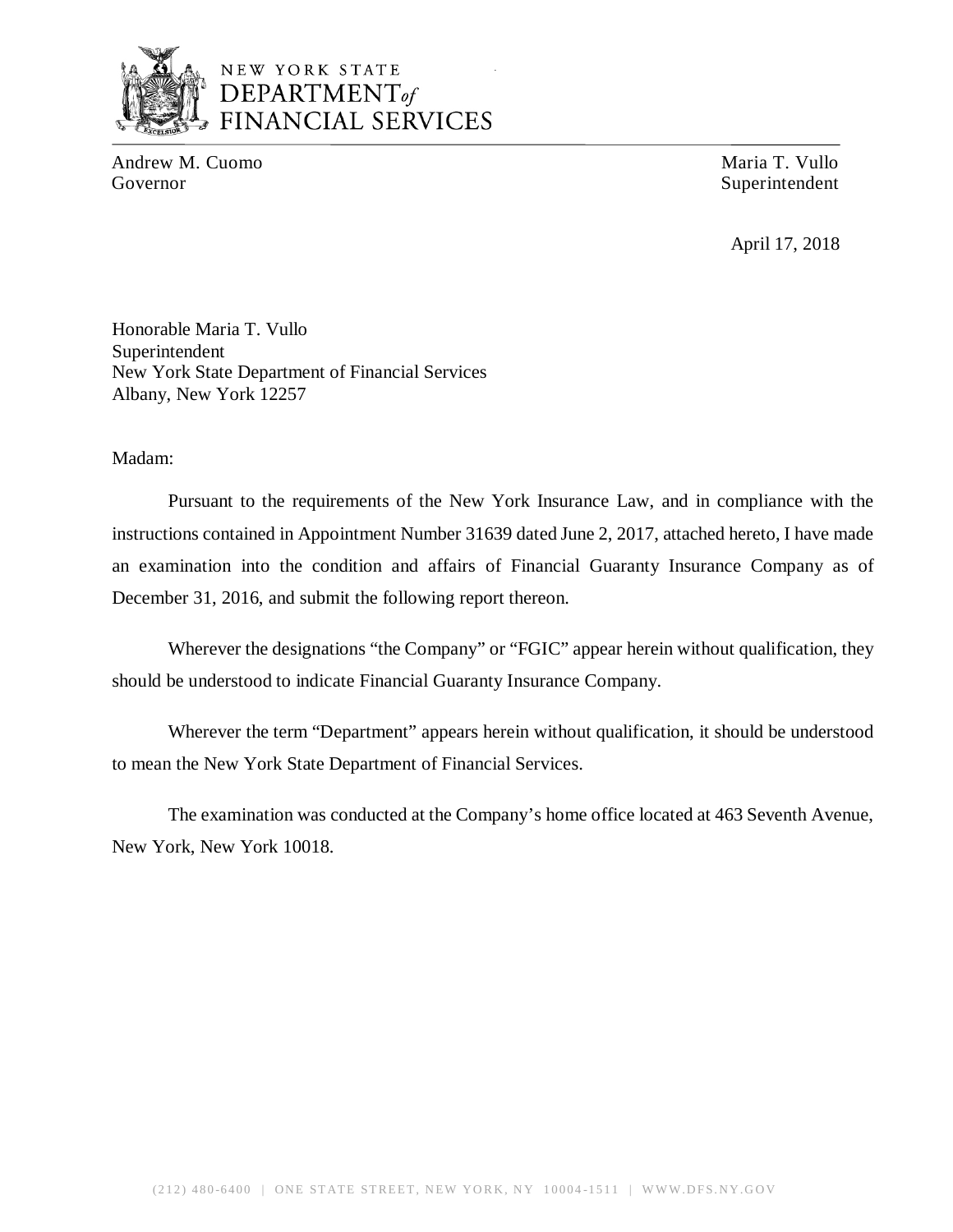#### **1. SCOPE OF EXAMINATION**

The Department has performed an examination of the Company*,* a multi-state insurer that emerged from rehabilitation on August 19, 2013. The previous examination was conducted as of December 31, 2004. This examination covered the period from August 19, 2013 through December 31, 2016. Transactions occurring subsequent to this period were reviewed where deemed appropriate by the examiner.

This examination was conducted in accordance with the National Association of Insurance Commissioners ("NAIC") Financial Condition Examiners Handbook ("Handbook"), which requires that we plan and perform the examination to evaluate the financial condition and identify current and prospective risks of the Company by obtaining information about the Company including corporate governance, identifying and assessing inherent risks within the Company and evaluating system controls and procedures used to mitigate those risks. This examination also includes assessing the principles used and significant estimates made by management, as well as evaluating the overall financial statement presentation, management's compliance with New York Laws, statutory accounting principles, annual statement instructions, and adherence to the terms of the First Amended Plan of Rehabilitation for Financial Guaranty Insurance Company, dated June 4, 2013, together with all exhibits and the plan supplement thereto (collectively, the "Rehabilitation Plan").

This examination report includes, but is not limited to, the following:

Company history Management and control Territory and plan of operation Holding company description Reinsurance Loss review and analysis Financial statement presentation Significant subsequent events Summary of recommendations

This report on examination is confined to financial statements and comments on those matters that involve departures from laws, regulations or rules, or that are deemed to require explanation or description.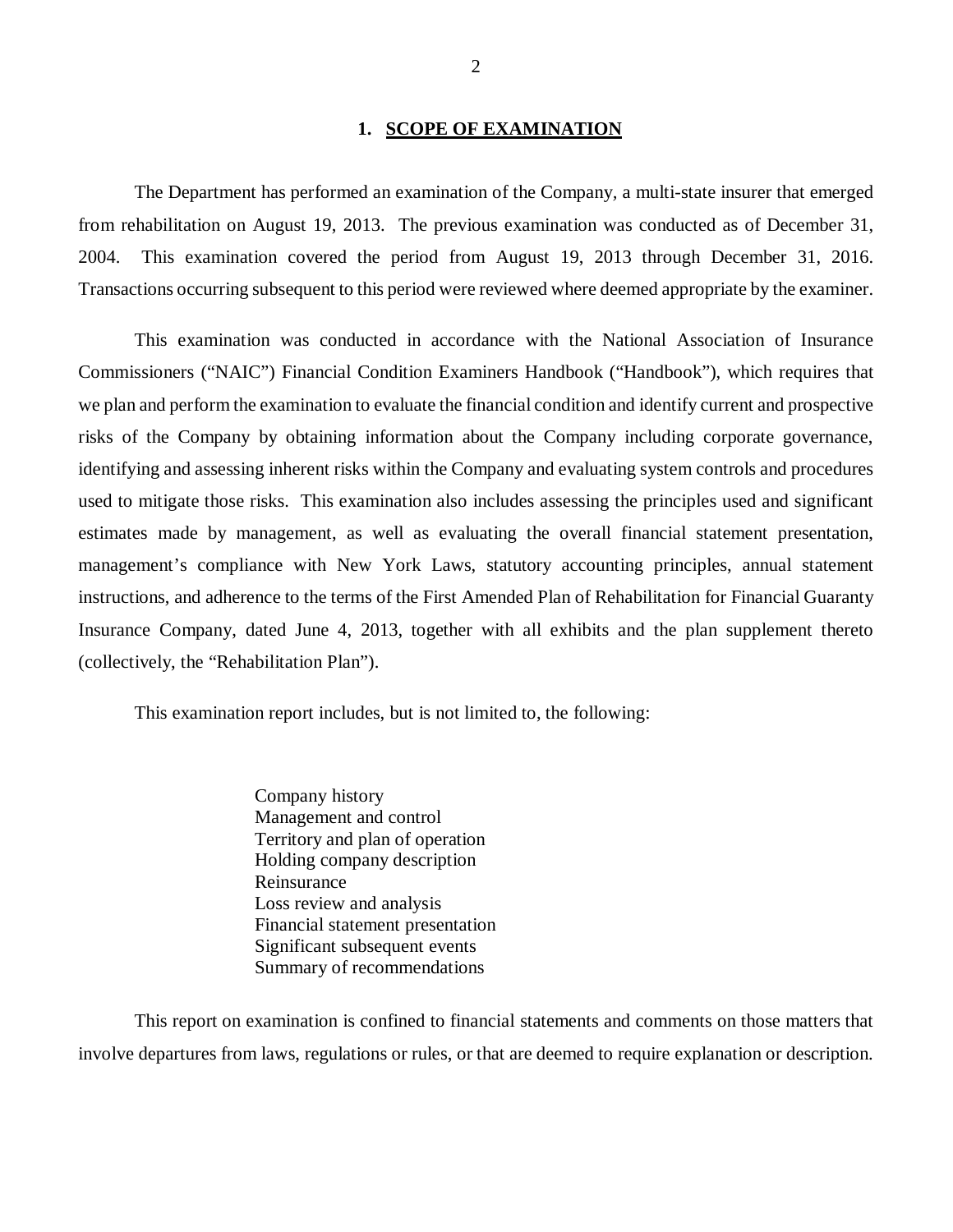#### **2. DESCRIPTION OF COMPANY**

On April 10, 1972, Switzerland General Insurance Company of New York ("SGICNY") was incorporated under the laws of the State of New York to serve as the corporate vehicle in the domestication of the United States Branch of the Switzerland General Insurance Company, Ltd., Zurich, Switzerland, which had entered the United States through the State of New York in 1872. SGICNY was licensed on June 6, 1972, and the domestication became effective as of July 1, 1972.

In October 1982, Christiania General Insurance Corporation of New York ("Christiania") obtained control of the Company. The Company's name changed to Tarrytown Insurance Company ("TIC") on July 12, 1983.

On October 31, 1983, Christiania sold TIC to FGIC Corporation ("FGIC Corp."), a Delaware holding company, which then changed TIC's name to Financial Guaranty Insurance Company.

On December 18, 2003, an investor group acquired FGIC Corp. from a subsidiary of General Electric Capital Corporation.

In January 2008, due to the global financial crisis, the Company voluntarily ceased writing new business. On November 20, 2009, the Company filed its quarterly statement for the period ending September 30, 2009, which reported a policyholders' surplus deficit of approximately \$866 million and an impairment of the required minimum policyholders' surplus of approximately \$932 million. Due to this filing, on November 24, 2009, the Department issued an order, pursuant to Section 1310 of the New York Insurance Law ("1310 Order"), which required the Company to suspend payment of all claims and prohibited the Company from writing any new business. The 1310 Order also directed the Company to submit a plan to eliminate the impairment of its policyholders' surplus. Although the Company developed a surplus restoration plan (which was amended and re-submitted to the Department several times during the years 2010 to 2012), the Company was not able to implement the plan and eliminate its policyholders' surplus deficit.

On August 3, 2010, FGIC Corp. commenced a proceeding under Chapter 11 of the United States Bankruptcy Code ("FGIC Corp. proceeding"). None of FGIC Corp.'s affiliates or subsidiaries, including the Company, was a debtor in the FGIC Corp. proceeding.

On June 28, 2012, by petition of the Superintendent, the Supreme Court of the State of New York ("Rehabilitation Court") issued an order of rehabilitation ("Rehabilitation Order") pursuant to Article 74 of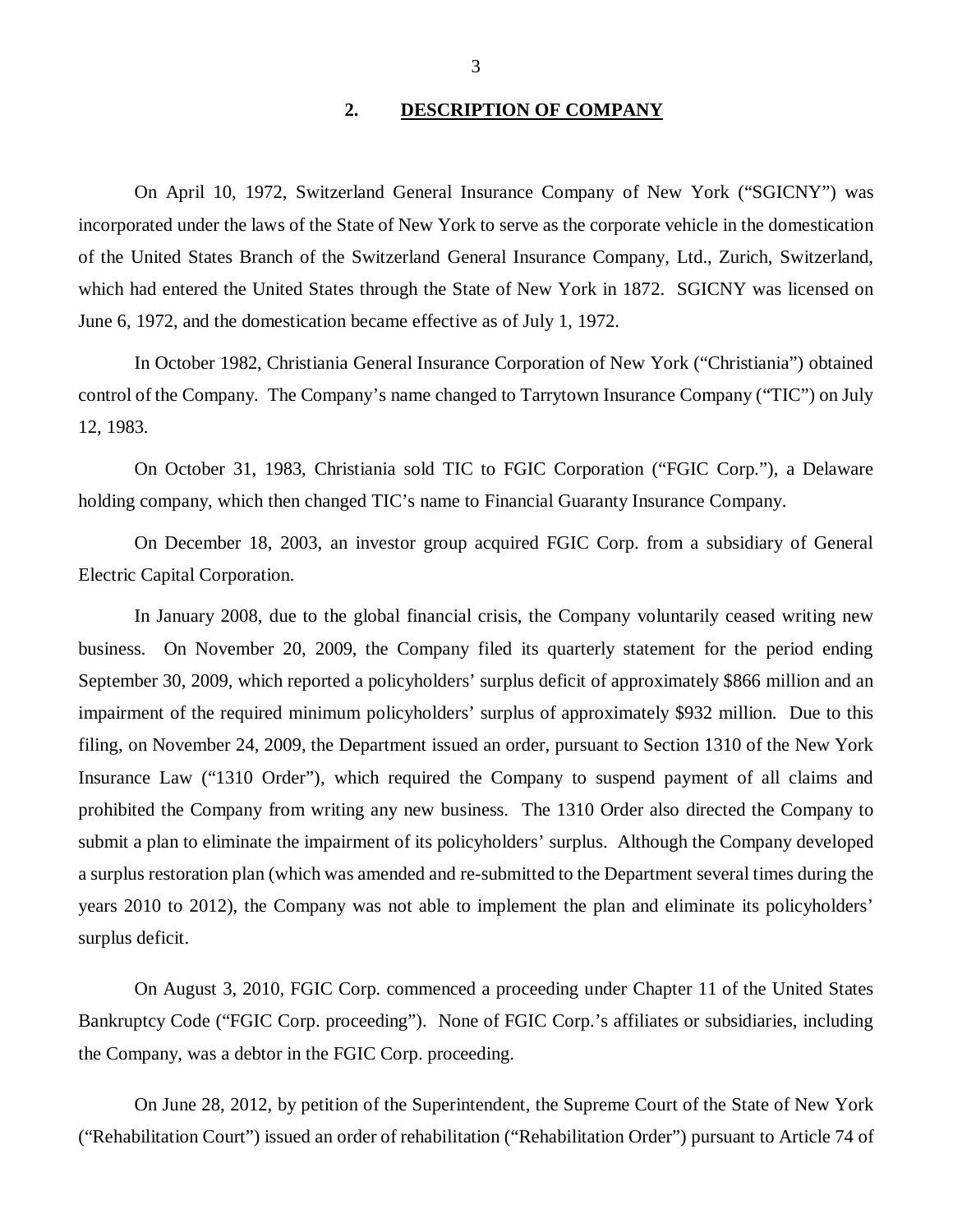<span id="page-5-0"></span>the New York Insurance Law, placing the Company into rehabilitation. The Rehabilitation Order (i) appointed the Superintendent as the rehabilitator of the Company (ii) directed the rehabilitator to take possession of the Company's property and assets, and to conduct the business thereof, and (iii) directed the rehabilitator to take steps towards the removal of the causes and conditions that made the Company's rehabilitation proceeding necessary. The Company consented to the commencement of the rehabilitation proceeding and, upon such commencement, the Company's board of directors resigned.

As part of the rehabilitation proceeding, the rehabilitator developed a rehabilitation plan, which was subsequently amended. The goal of the rehabilitation plan is to treat FGIC's policyholders in a fair and equitable manner while at the same time removing the causes and conditions that made the rehabilitation proceeding necessary.

On June 11, 2013, the Rehabilitation Court issued an order pursuant to Article 74 of the New York Insurance Law which, among other items, (i) approved the Rehabilitation Plan, and authorized its implementation (ii) approved FGIC's amended and restated charter and amended and restated by-laws (which now constitute FGIC's charter and by-laws) (iii) approved an initial cash payment percentage ("CPP") of 17.25%, subject to adjustment by the rehabilitator (by notice dated August 19, 2013, the rehabilitator set the initial CPP at 17%) and (iv) allowed FGIC to resume possession of its property and conduct of its business subject to the terms of the Rehabilitation Plan.

On April 19, 2013 FGIC Corp. emerged from its bankruptcy proceeding. Four months later, on August 19, 2013, the Rehabilitation Plan became effective, whereupon the Company's rehabilitation proceeding terminated, the 1310 Order was lifted, and the Company resumed possession of its property and conduct of its business subject to the terms of the Rehabilitation Plan. The Company emerged from rehabilitation as a solvent insurer under the New York Insurance Law (with Department-specified statutory accounting guidance, discussed below in section F of this report), with its policies restructured in a manner intended to ensure it remains solvent.

#### A. Corporate Governance

Pursuant to the Company's charter and by-laws, management of the Company is vested in a board of directors consisting seven members (except for vacancies temporarily unfilled). The board meets at least annually during each calendar year. At December 31, 2016, the board of directors was comprised of the following seven members: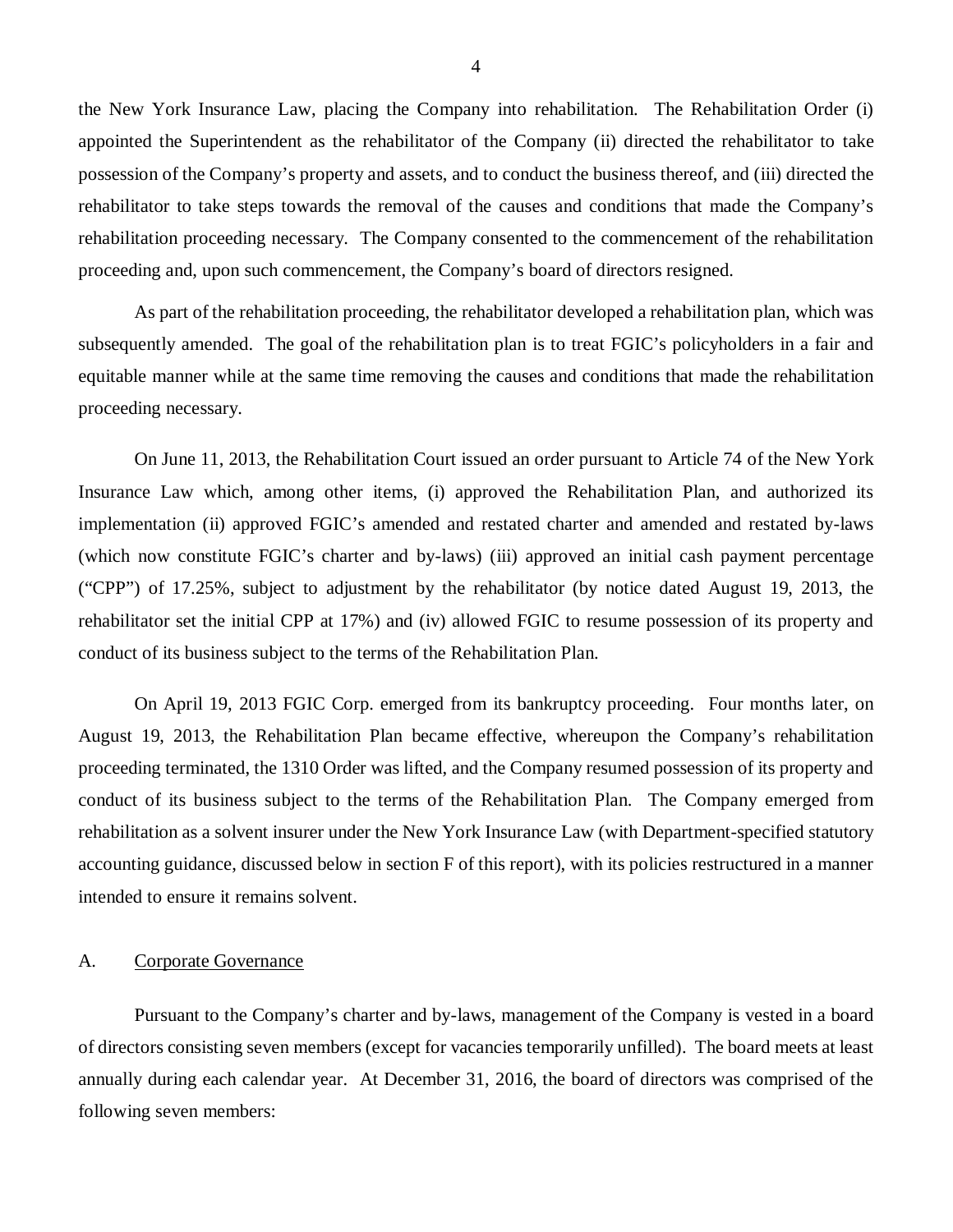<span id="page-6-0"></span>

| Name and Residence                            | <b>Principal Business Affiliation</b>       |
|-----------------------------------------------|---------------------------------------------|
| Cono R. Fusco, CPA                            | Independent Director,                       |
| New York, New York                            | Various companies                           |
| Timothy R. Graham                             | Principal,                                  |
| Greenwich, Connecticut                        | Brookwall, LLC                              |
| Edward J. Grzybowski<br>Marco Island, Florida | Retired                                     |
| Frederick W. Kanner                           | Senior Counsel,                             |
| Summit, New Jersey                            | Covington & Burling LLP                     |
| Paula A. Price                                | Senior Lecturer,                            |
| Wellesley, Massachusetts                      | <b>Harvard Business School</b>              |
| Jamie B. Stewart, Jr.<br>Brooklyn, New York   | Retired                                     |
| Timothy S. Travers                            | Chief Executive Officer,                    |
| Holmdel, New Jersey                           | <b>Financial Guaranty Insurance Company</b> |

As of December 31, 2016, the principal officers of the Company were as follows:

| Name                | Title                                          |
|---------------------|------------------------------------------------|
| Timothy S. Travers  | <b>Chief Executive Officer</b>                 |
| A. Edward Turi, III | Executive Vice President and General Counsel   |
| Michael C. Haines*  | Senior Vice President, Chief Financial Officer |
|                     | and Treasurer                                  |

\* As of March 31, 2018, Mr. Haines is no longer with the Company.

## B. Territory and Plan of Operation

As of December 31, 2016, the Company was licensed to write business in ten states, the District of Columbia, and Puerto Rico.

As of the examination date, the Company was authorized to transact the kinds of insurance as defined in the following numbered paragraphs of Section 1113(a) of the New York Insurance Law:

| Paragraph   | Line of Business   |
|-------------|--------------------|
| 16(C,D,E,F) | Surety             |
| 17(A)       | Credit             |
| 25          | Financial guaranty |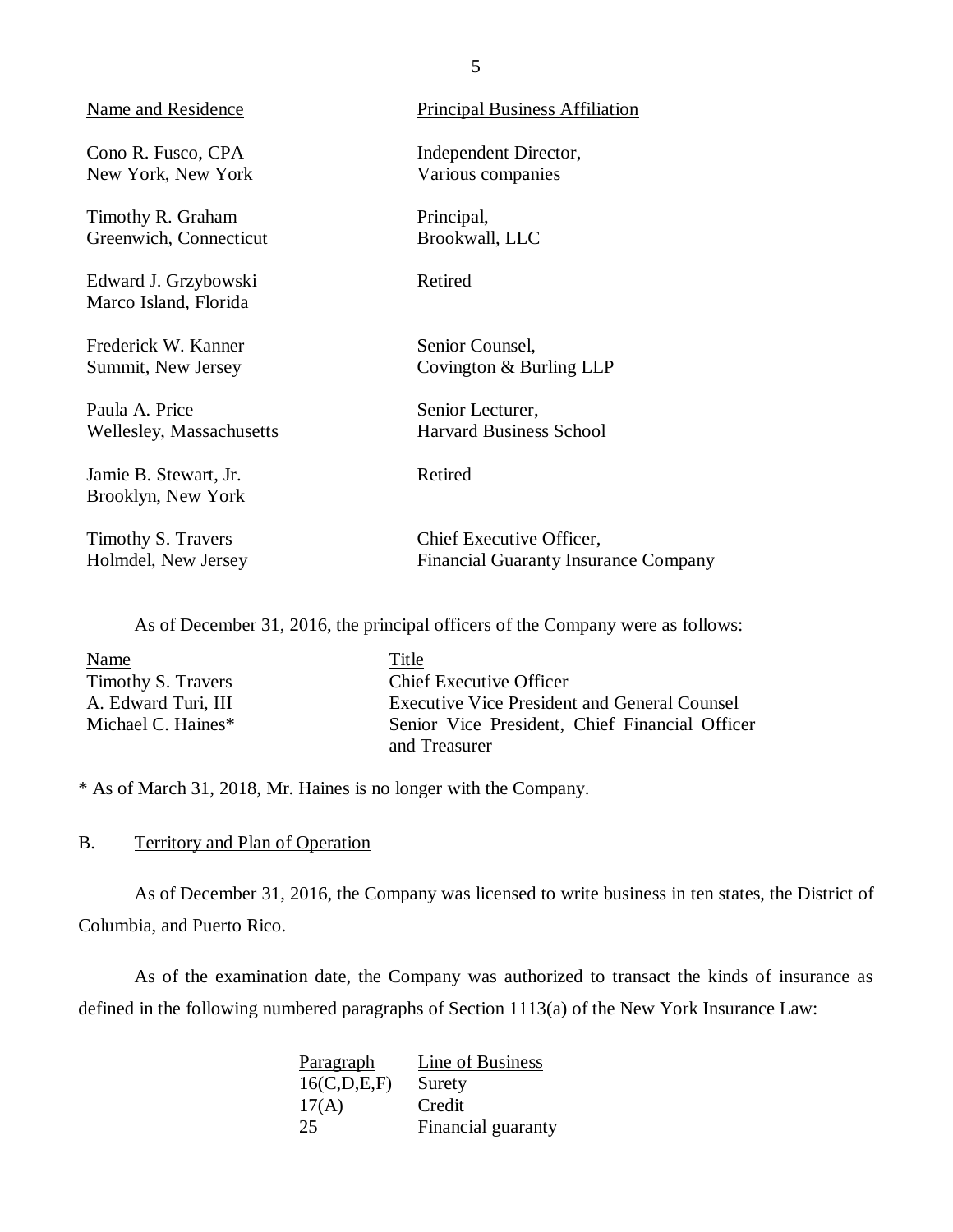Based upon the lines of business for which the Company is licensed and the Company's current capital structure, and pursuant to the requirements of Articles 13, 41 and 69 of the New York Insurance Law, the Company is required to maintain a minimum surplus to policyholders in the amount of \$66,400,000.

During the examination period, the Company did not assume business. The following schedule shows the gross premiums written by the Company for the period under examination:

| Calendar Year | <b>Gross Premiums</b> |
|---------------|-----------------------|
| 2013          | \$46,568,886          |
| 2014          | \$16,195,762          |
| 2015          | \$11,949,999          |
| 2016          | \$9,067,188           |

The premiums written consist solely of installment premiums related to legacy business.

When the Company was an active writer, it provided credit enhancement through the issuance of financial guaranty insurance policies in public finance, structured and other financial obligations, including credit default swaps. The financial guaranties issued by the Company provide an unconditional and irrevocable guarantee of payment, when due, of principal, interest or other amounts owing on insured obligations.

As noted above, the Company voluntarily ceased writing financial guaranty policies in January 2008. The deterioration in the U.S. housing and mortgage markets and the global credit markets, which began in 2007, adversely affected the Company's business, results of operations and financial condition. Specifically, the Company incurred significant losses related to its exposure to certain residential mortgagebacked securities (primarily backed by first-lien or second-lien mortgages), and significant losses related to certain collateralized debt obligations of asset-backed securities (primarily backed by sub-prime residential mortgage-backed securities). During 2008 to 2009, FGIC's financial strength and credit ratings were downgraded, and subsequently withdrawn. Based on the Company's statutory insolvency and its inability to eliminate its policyholders' surplus deficit, on June 28, 2012, the Company was placed into rehabilitation.

Effective August 19, 2013, the Company is required to conduct its business in compliance with the terms of the Rehabilitation Plan. The following is a brief description of select aspects of the Rehabilitation Plan (a full description can be found *In the Matter of the Rehabilitation of Financial Guaranty Insurance Company,* Index No. 401265/2012):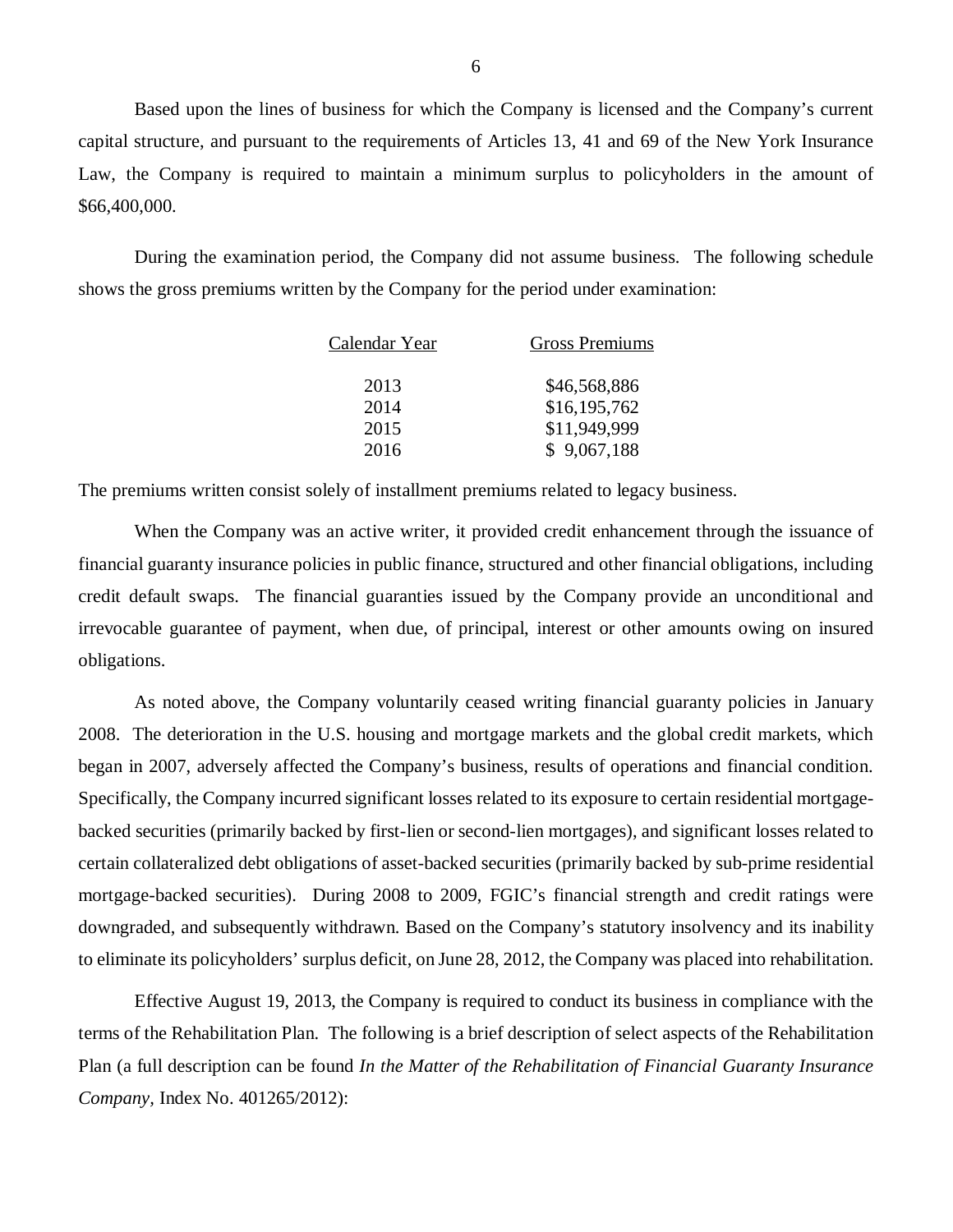The Rehabilitation Plan is the exclusive means for resolving and paying (i) all policy claims, whenever arising (ii) all other claims arising during, or relating to, the period prior the August 19, 2013, and (iii) all equity interests in FGIC in existence as of the date of the Rehabilitation Order. The Rehabilitation Plan designated six categories of claims and equity interests: secured claims; administrative expense claims; policy claims; non-policy claims; late-filed claims and equity interests. Claims arising during or relating to the period on and after August 19, 2013 (other than policy claims) are not covered by the Rehabilitation Plan and are resolved and paid by FGIC in the ordinary course of business. The Company is responsible for administering, reviewing, verifying, reconciling, objecting to, compromising or otherwise resolving all claims, including policy claims, not resolved prior to August 19, 2013, in compliance with the Rehabilitation Plan. With respect to any policy claim permitted by the Company, the Company is obligated to pay in cash to the applicable policy payee only an upfront amount equal to the product of the then-existing CPP and the amount of such permitted policy claim. The portion of such permitted policy claim not paid or deemed to be paid by FGIC will comprise a deferred payment obligation ("DPO"). The DPO with respect to any policy generally represents the aggregate amount of all permitted policy claims under such policy minus the aggregate amount paid, or deemed to be paid, in cash by the Company with respect to such policy (other than DPO Accretion, defined below) from and after August 19, 2013, subject to further adjustments as provided in the Rehabilitation Plan. From and after August 19, 2013, each policy with an outstanding DPO accrues an amount ("DPO Accretion") based on such DPO at a rate of 3% per annum. DPO Accretion is calculated on a simple basis, and is not added to the DPO. In the absence of an upward adjustment of the CPP, the Company is not obligated to pay any portion of the DPO or DPO Accretion.

In January 2014, the Company made its first payment in cash of approximately \$255,500,000 to policyholders for permitted policy claims related to the period from the 1310 Order through August 19, 2013, utilizing the initial CPP of 17%. Per the Rehabilitation Plan, at least annually, the Company is required to re-evaluate (based on run-off data) the CPP to determine whether the CPP should remain the same or be adjusted upward or downward ("CPP revaluation"). All CPP revaluations require review and approval by the Company's board of directors. Any change in the CPP requires the Department's approval. During the examination period, the CPP was approved by the Department as follows: 21% (effective October 8, 2014); 22% (effective October 8, 2015); 25% (effective October 24, 2016).

Based on the magnitude of the Company's accrued and projected policy claims, the Company expects to make payments in cash pursuant to the Rehabilitation Plan of only a fraction of its permitted policy claims and it does not expect to make any payments pursuant to the Rehabilitation Plan with respect to non-policy claims or equity interest.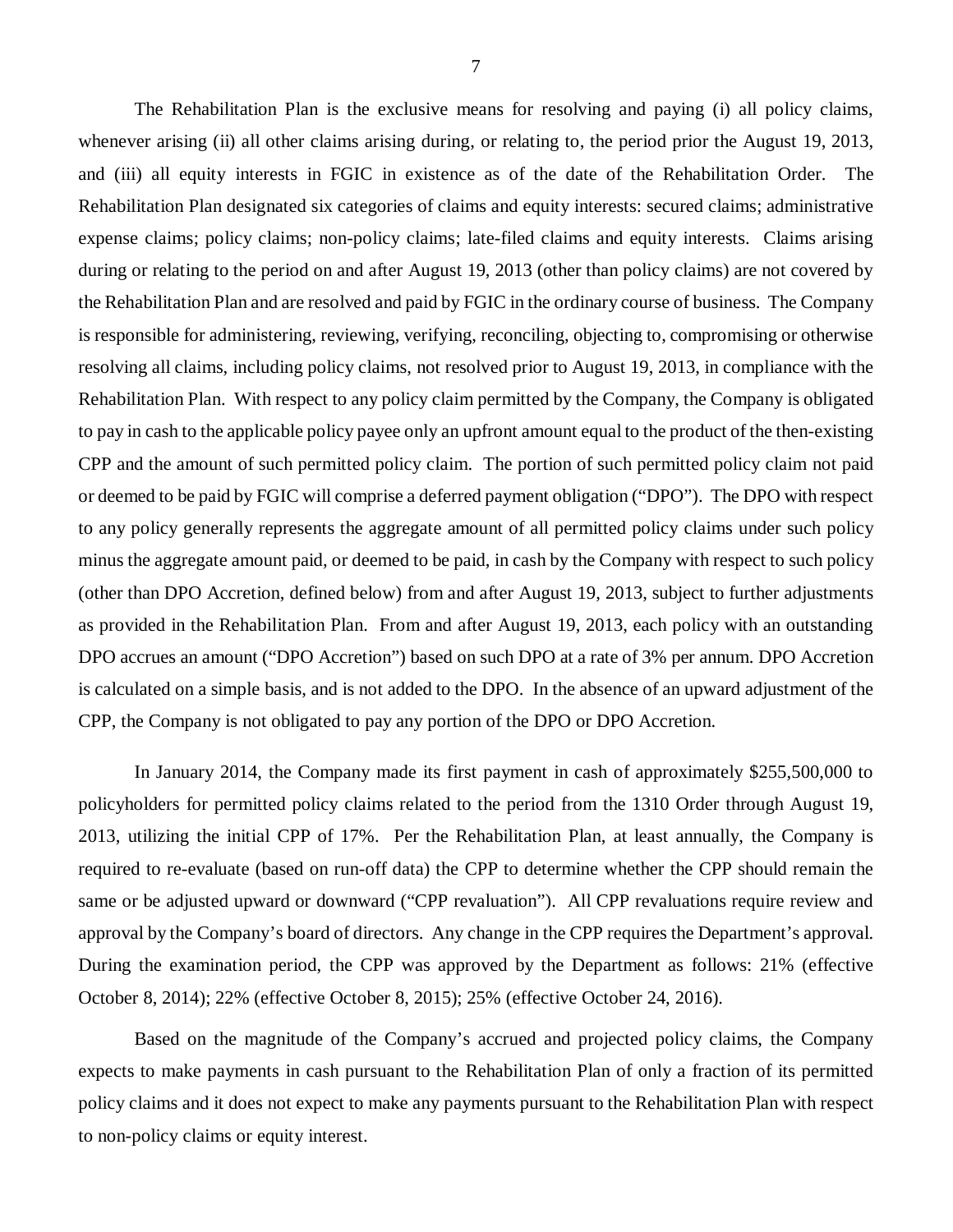#### <span id="page-9-0"></span>C. Reinsurance Ceded

The Company has not written new business since 2008 and has not ceded any business since that time. There are no reinsurance contracts in run-off that have material reinsurance recoverables.

#### D. Holding Company System

The Company is a New York stock insurance corporation and is wholly owned by FGIC Corp., a privately-held Delaware holding corporation whose only business is to hold the common stock of FGIC. The Company wholly owns FGIC UK Limited, an insurance subsidiary that was engaged in the business of writing financial guarantees in the United Kingdom and the European Union, and is currently in run-off status. The Company also wholly owns Fifteen 521 LLC, a subsidiary that was engaged in the issuance of credit default swaps, and is no longer active.

A review of the Holding Company Registration Statements filed with this Department indicated that such filings were complete and were filed in a timely manner pursuant to Article 15 of the New York Insurance Law and Department Regulation 52.

The following is an abridged chart of the holding company system at December 31, 2016:

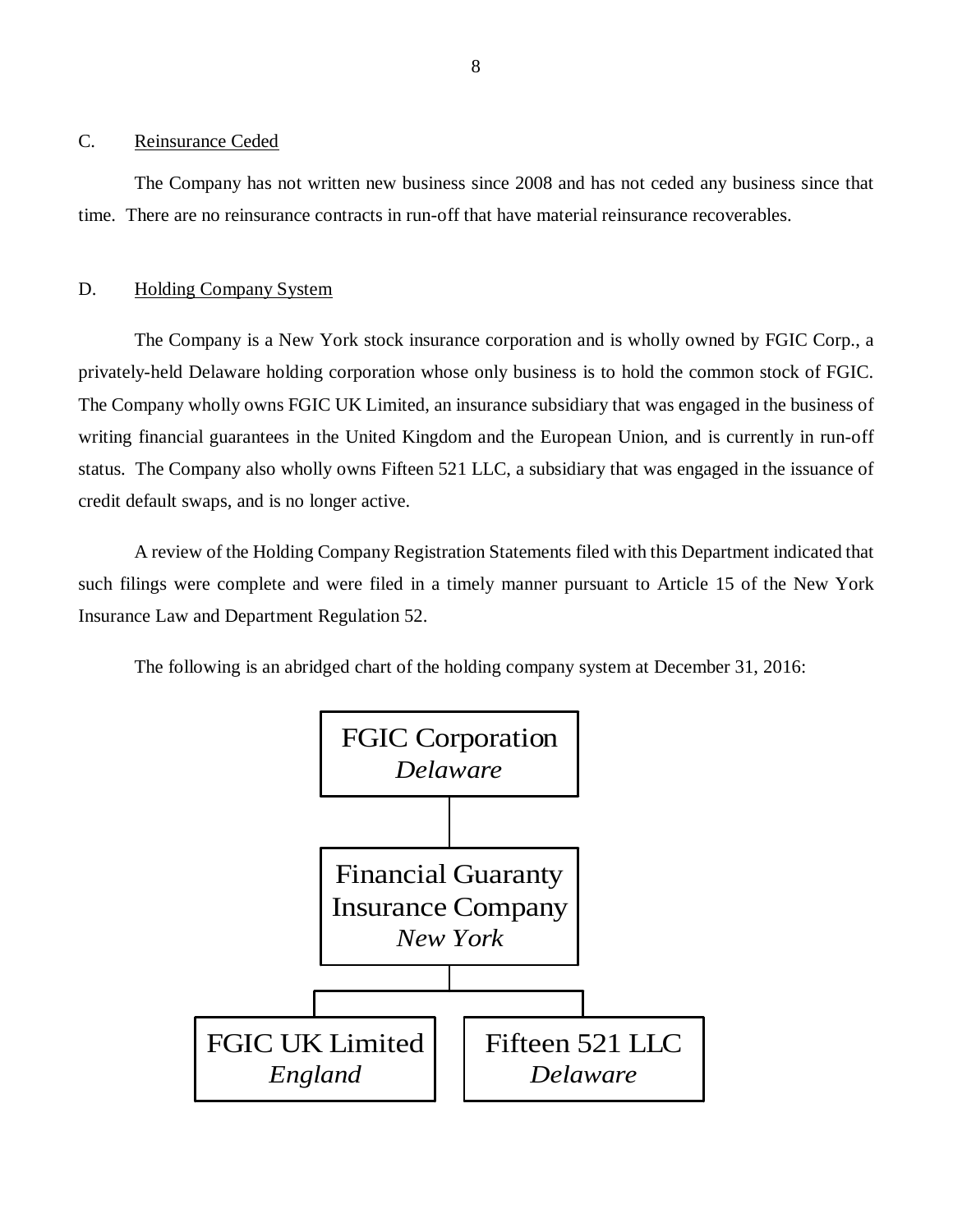#### <span id="page-10-0"></span>Holding Company Agreements

At December 31, 2016, the Company was party to the following agreements with other members of its holding company system:

#### Amended and Restated Tax Allocation Agreement

The Company is party to a tax allocation agreement, dated April 19, 2013, with FGIC Corp. and its subsidiaries. This agreement was submitted to the Department and was approved on April 17, 2013 as part of the FGIC Corp. proceeding.

#### Amended and Restated Space and Cost Sharing Agreements

The Company is party to a cost sharing agreement dated April 19, 2013, whereby the Company provides to FGIC Corp the following services at cost: office space, operational and administrative services. These services are provided either directly or through the engagement of third parties, related to FGIC Corp's business as an insurance holding company for FGIC. This agreement was approved by the Department on April 17, 2013 as part of the FGIC Corp. proceeding.

The Company is also party to a cost sharing agreement dated June 5, 2007, whereby the Company provides to FGIC UK the following services at cost: actuarial, legal, loss prevention, office space, data processing, accounting, claims, appraisal, collection services, investment advice, technology, personnel, underwriting, risk management, surveillance, business continuity, disaster recovery, and any other service related to the functions involved in the operation of an insurance business. This agreement was filed with the Department pursuant to Section 1505 of the New York Insurance Law.

#### E. Significant Ratios

The Company's operating ratios, as computed by the Insurance Regulatory Information System of the National Association of Insurance Commissioners, and underwriting ratios are not relevant because the Company emerged from rehabilitation with Department-specified statutory accounting guidance (discussed further in section F of this report) that was designed to ensure the Company maintains its statutory minimum surplus to policyholders of \$66,400,000.

The Company, as a financial guarantor, is not subject to the reporting requirements of risk based capital.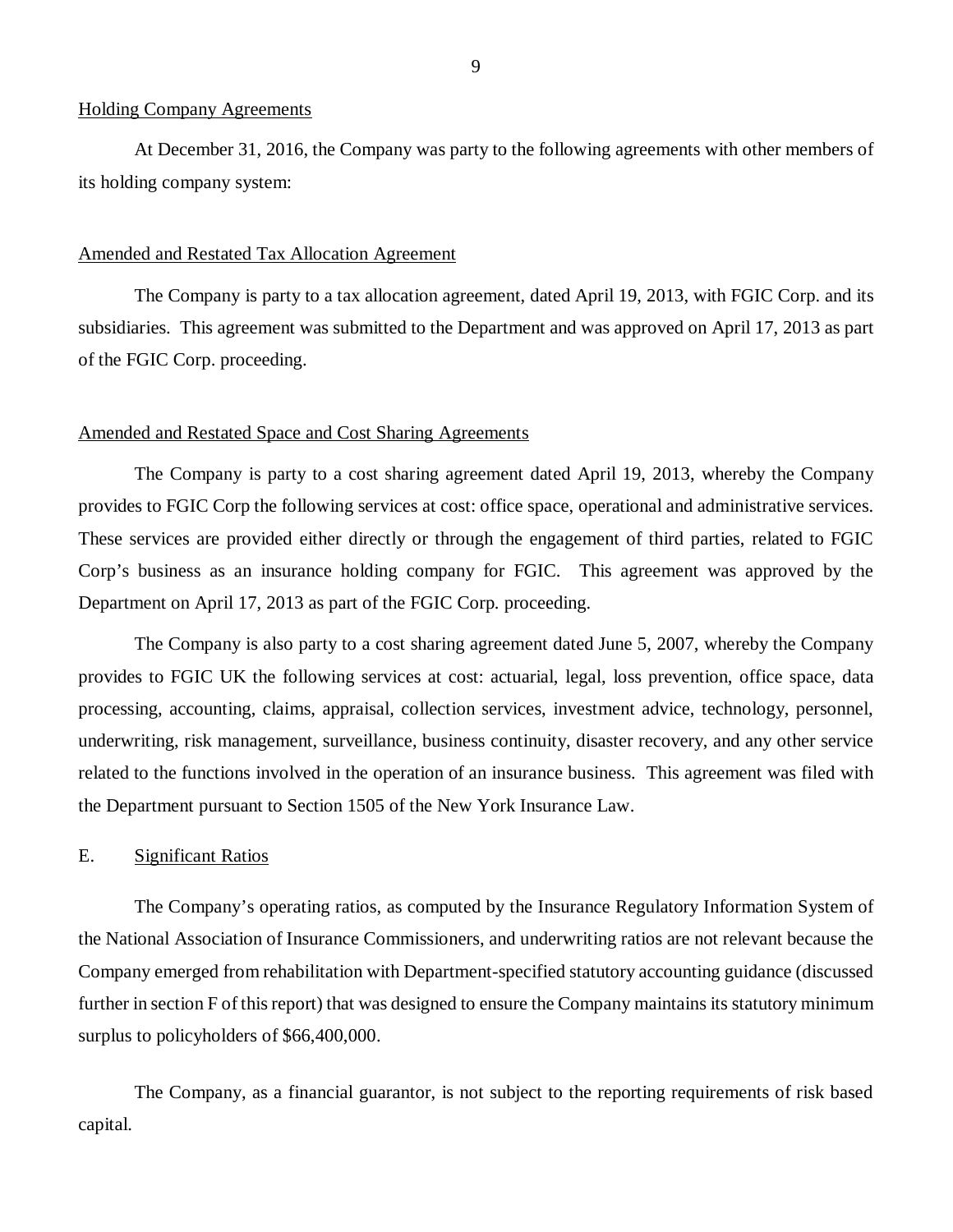#### <span id="page-11-0"></span>F. Accounts and Records

The Rehabilitation Plan states that the Department has "the authority to take such further actions as may be necessary or appropriate in its sole and absolute discretion to carry out the purposes and effects" of the Rehabilitation Plan. Accordingly, effective August 19, 2013, the Department issued statutory accounting guidance, summarized as follows:

- at the applicable reporting date, the Company shall record loss reserves in an amount equal to the excess of (i) the amount of the Company's admitted assets minus the minimum required statutory surplus to policyholders over (ii) the sum of the Company's statutory reserves excluding loss reserves (e.g., unearned premium reserves, contingency reserves, loss adjustment expense reserves) and other liabilities. The loss reserve amount shall be comprised of:
	- (i) the claims reserve
	- (ii) the DPO for all policies and
	- (iii) the DPO Accretion for all policies,

*minus* an adjustment (known as the Policy Revision Adjustment) in an amount that will permit the Company to report a minimum surplus to policyholders of \$66,400,000.

- the Company shall calculate the claims reserve on a policy-by-policy basis for insured obligations as the sum, net of reinsurance, of (x) the total amount of all policy claims submitted to FGIC in accordance with the Rehabilitation Plan that are unpaid as of the reporting date and (y) the net present value of the policy claims that FGIC expects to receive in the future in accordance with the Rehabilitation Plan determined as of such reporting date (using the prescribed statutory discount rate)
- the claims reserve, DPO, DPO Accretion and Policy Revision Adjustment shall be disclosed in the Notes to Financial Statements
- the Company shall estimate a loss adjustment expense reserve based on the ultimate future net cost, determined using internally developed estimates, of the efforts involved in managing and mitigating existing and future policy claims. The loss adjustment expense reserve is not subject to the Policy Revision Adjustment.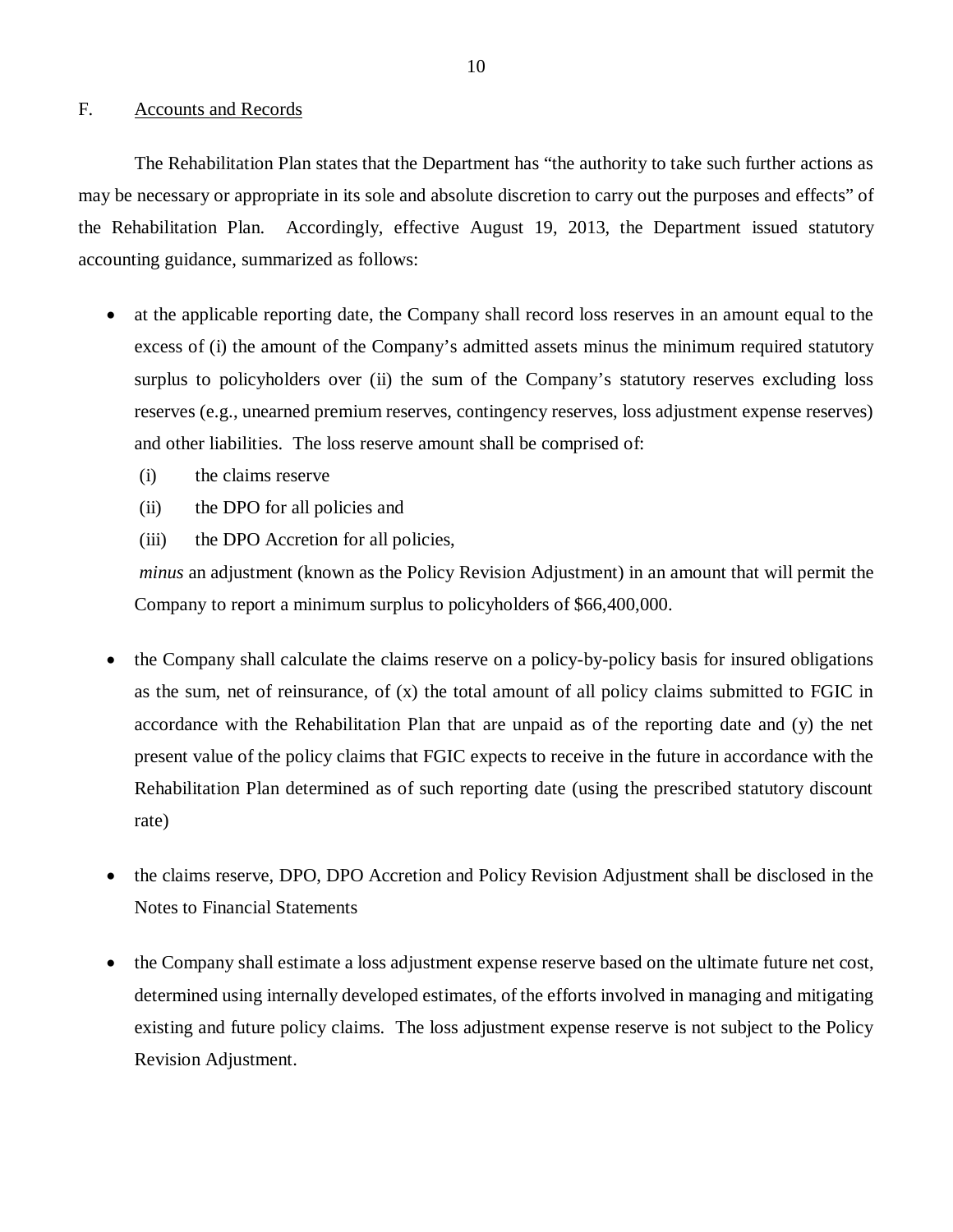Per Note 25 of the filed Annual Statement, the following amounts comprise the loss reserves as of December 31, 2016:

| Claims Reserve                    | \$1,311,571,000 |
|-----------------------------------|-----------------|
| D <sub>PO</sub>                   | 1,678,310,000   |
| <b>DPO</b> Accretion              | 128,836,000     |
| Total                             | \$3,118,717,000 |
| <b>Policy Revision Adjustment</b> | (1,169,008,000) |
| Loss Reserve                      | 1,949,709,000   |

## **3. FINANCIAL STATEMENTS**

## A. Balance Sheet

The following shows the assets, liabilities and surplus as regards policyholders as of December 31, 2016 as reported by the Company:

## Assets

|                                                     | Assets          | <b>Assets Not</b><br>Admitted | Net Admitted<br>Assets |
|-----------------------------------------------------|-----------------|-------------------------------|------------------------|
|                                                     |                 |                               |                        |
| <b>Bonds</b>                                        | \$2,128,713,001 | \$<br>$\theta$                | \$2,128,713,001        |
| Common stocks                                       | 164,308,819     | $\theta$                      | 164,308,819            |
| Cash, cash equivalents and short-term investments   | 101,105,926     | $\theta$                      | 101, 105, 926          |
| Receivables for securities                          | 44,570,611      | $\theta$                      | 44,570,611             |
| Other invested assets                               | 20,703,144      | $\theta$                      | 20,703,144             |
| Investment income due and accrued                   | 22,352,955      | $\theta$                      | 22,352,955             |
| Amounts recoverable from reinsurers                 | 25,782          | $\overline{0}$                | 25,782                 |
| Current federal and foreign income tax recoverable  |                 |                               |                        |
| and interest thereon                                | 2,101,384       | $\theta$                      | 2,101,384              |
| Furniture and equipment, including health care      |                 |                               |                        |
| delivery assets                                     | 685,324         | 685,324                       | $\Omega$               |
| Receivable from parent, subsidiaries and affiliates | 465,156         | 0                             | 465,156                |
| Cash surrender value of life insurance policies     | 1,087,140       | $\Omega$                      | 1,087,140              |
| Premium taxes and state income tax refunds          | 116,460         | $\theta$                      | 116,460                |
| Miscellaneous receivables                           | 107,398         | $\overline{0}$                | 107,398                |
| Total assets                                        | \$2,486,343,100 | \$685,324                     | \$2,485,657,776        |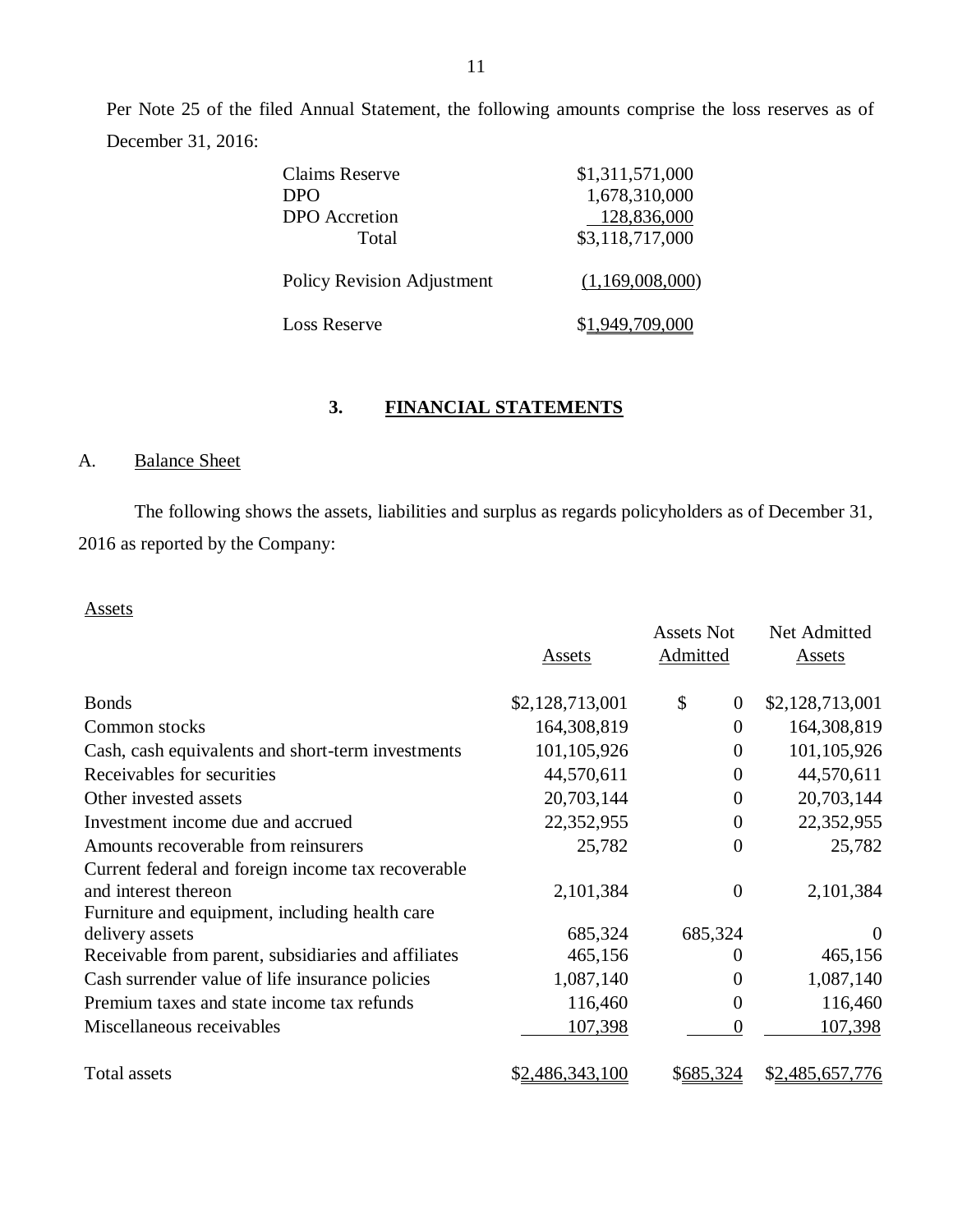Liabilities, Surplus and Other Funds

## Liabilities

| Losses                                              |                  | \$1,949,709,123 |
|-----------------------------------------------------|------------------|-----------------|
| Loss adjustment expenses                            |                  | 24,080,821      |
| Other expenses (excluding taxes, licenses and fees) |                  | 23,372,518      |
| Current federal and foreign income taxes            |                  | 8,959           |
| Unearned premiums                                   |                  | 47,876,374      |
| Payable for securities                              |                  | 55,857,016      |
| Contingency reserves                                |                  | 318,256,562     |
| Other liabilities                                   |                  | 96,403          |
| <b>Total liabilities</b>                            |                  | \$2,419,257,776 |
| Surplus and other funds                             |                  |                 |
| Common capital stock                                | \$<br>15,000,000 |                 |
| Preferred capital stock                             | 300,000,000      |                 |
| Unassigned funds (surplus)                          | (248,600,000)    |                 |
| Surplus as regards policyholders                    |                  | 66,400,000      |
| Total liabilities, surplus and other funds          |                  | \$2,485,657,776 |

Note: The Internal Revenue Service has completed its audits of the Company's consolidated Federal Income Tax returns through tax year 2013. All material adjustments, if any, made subsequent to the date of examination and arising from said audits, are reflected in the financial statements included in this report. The Internal Revenue Service has not yet begun to audit tax returns covering tax years 2014 through 2016. The examiner is unaware of any potential exposure of the Company to any tax assessment and no liability has been established herein relative to such contingency.

#### B. Statement of Income

Due to the fact that the Company stopped writing business in 2008, and operates pursuant to the terms of the Rehabilitation Plan, this section is not relevant.

## C. Capital and Surplus Account

Due to the fact that the Company stopped writing business in 2008, and operates pursuant to the

terms of the Rehabilitation Plan, this section is not relevant.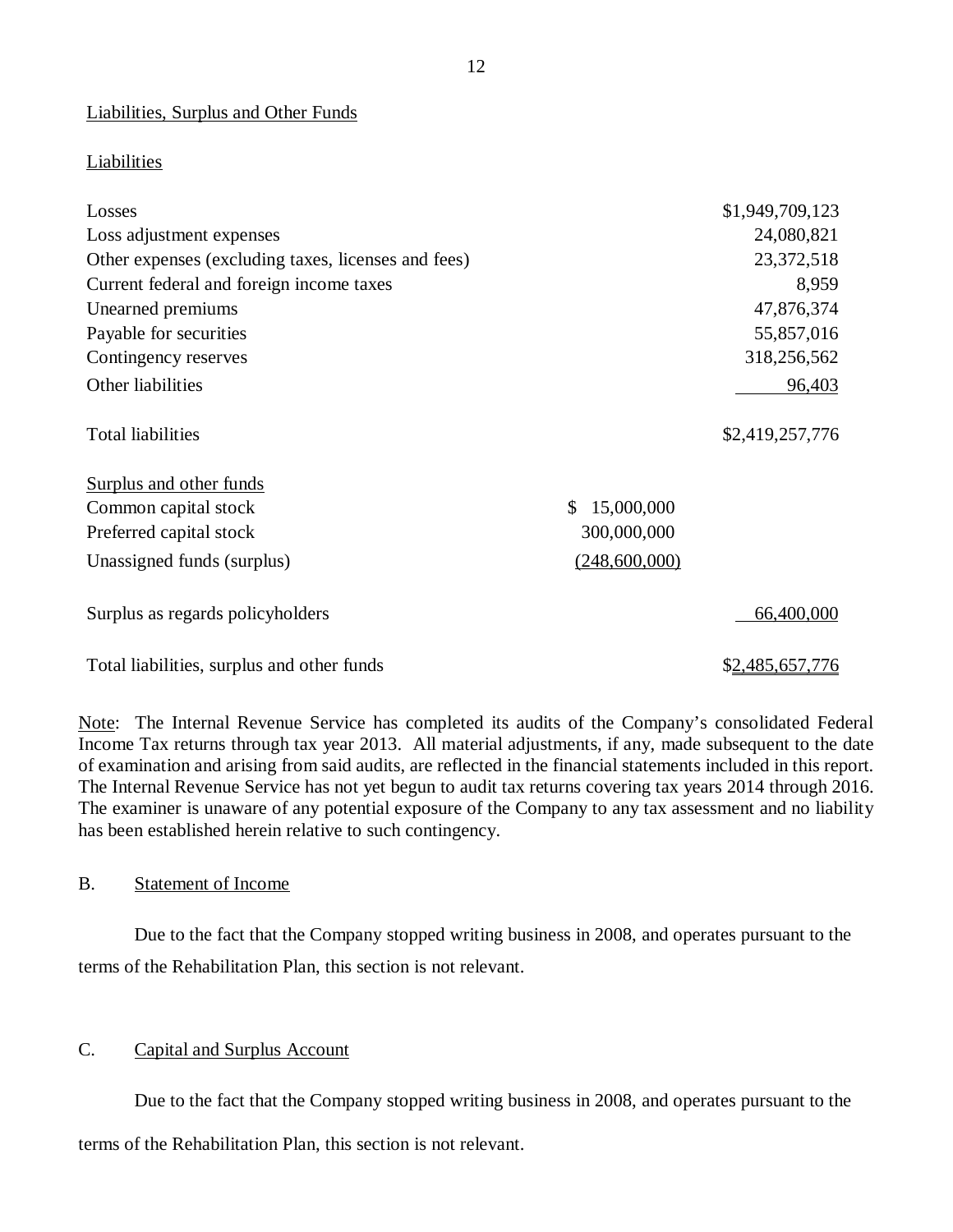#### **4. LOSSES AND LOSS ADJUSTMENT EXPENSES**

<span id="page-14-0"></span>Please see section 2.F for how the loss and loss adjustment expenses are calculated as a result of rehabilitation. As of December 31, 2016, the reported loss reserve and loss adjustment expenses totaled \$1,949,709,000. The original claims reserve used in this calculation was \$1,311,571,000, which was determined to be adequate.

Because of the rehabilitation, the calculation of the CPP is of the most concern to the Department. The CPP was increased to 25% in 2016, a level which allows the retention of sufficient claims paying assets to be used in a more severe loss scenario than that used to calculate claims reserves. The Department found the calculation to be appropriate.

The Department utilized the assistance of an independent financial advisory firm that specializes in complex assets to review the adequacy of the Company's modeling, assumptions, and surveillance policies and procedures as of December 31, 2016, and to determine the Company's reasonableness of the CPP level. The firm reviewed all the obligors insured by the Company that were still extant in 2017, for both structured products (87 distinct obligors with gross par outstanding of \$3.692 billion) and public finance (64 obligors with gross par outstanding of \$4.334 billion), to determine projected losses under a base case (to determine the reasonableness of the claims reserves before adjustments), a stress case, and an extreme stress case (both of which were used to measure an appropriate CPP as compared to that used by the Company). It also projected the value of claims paying assets through the lifetime of the insured obligations under extreme market conditions. It was determined that the claims reserves were adequate and that the CPP was appropriate.

The most significant liability is the Company's exposure to the debt of Puerto Rico and its related authorities and public corporations. In the CPP, both FGIC and the firm assumed that in adverse conditions there is a 100% severity of loss. Under all scenarios, there are sufficient claims paying resources to pay claims related to Puerto Rico.

The Company's estimate of CPP and claims reserves are based on certain assumptions. Changes in such assumptions could materially adversely affect such CPP and claims estimates, including, as a result of more adverse macroeconomic conditions, the bankruptcies of issuers of insured bonds or swap counterparties, and the amount and timing of any claims. Under certain conditions, many of which are event-driven and outside the control of the Company, these exposures may result in significant increases in claims beyond those assumed in the Company's stress scenario (which may or may not result in a decrease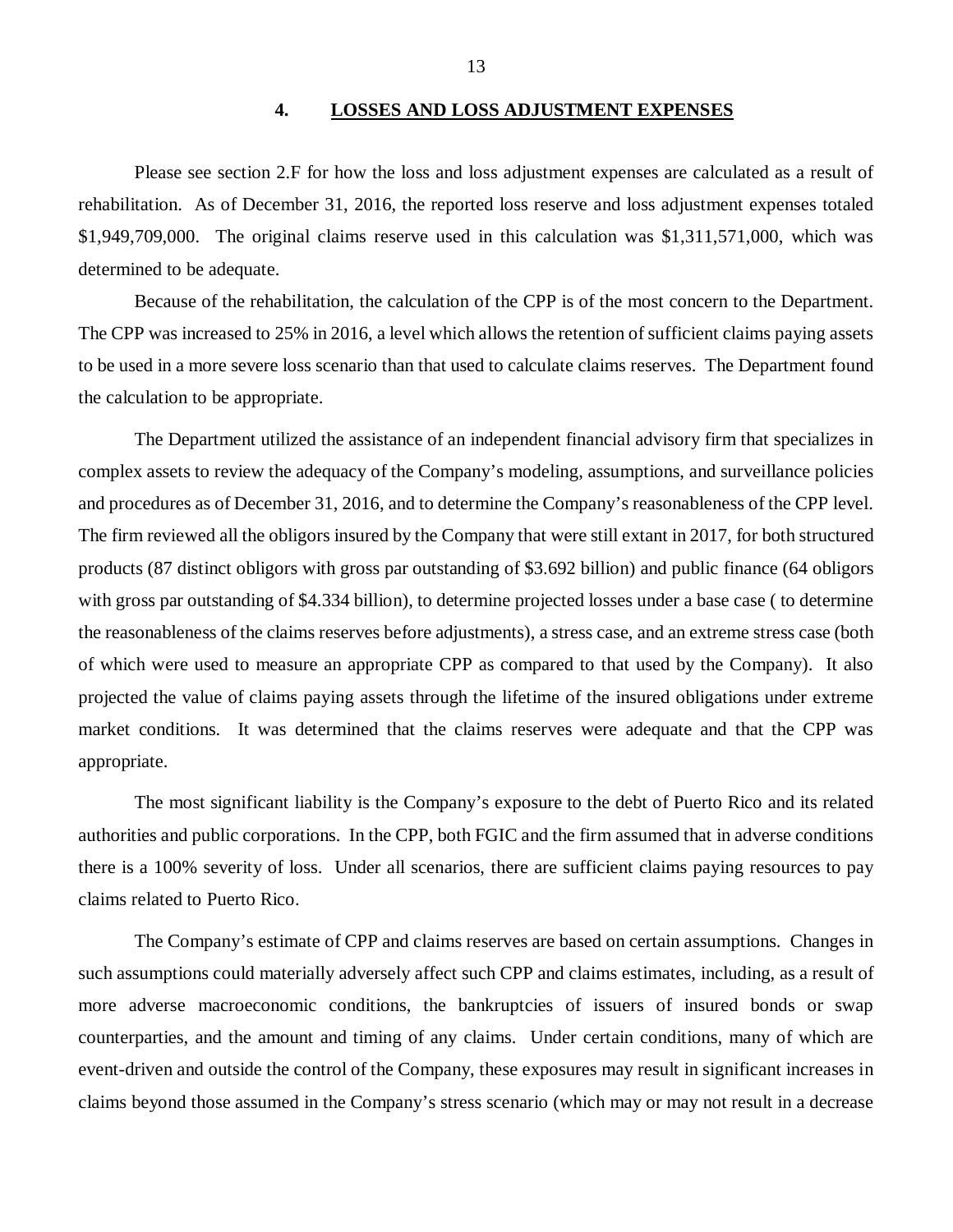<span id="page-15-0"></span>in the CPP and an increase in claims). In addition, the value of the Company's investment portfolio could change and have a materially adverse effect.

#### **5. SUBSEQUENT EVENTS**

On November 22, 2017, the Department approved an upward adjustment of the CPP from 25% to 33%, effective December 4, 2017.

## **6. COMPLIANCE WITH PRIOR REPORT ON EXAMINATION**

The prior report on examination was dated November 10, 2005 for the five-year period ending December 31, 2004. Due to the fact that the Company stopped writing business in 2008, and operates pursuant to the terms of the Rehabilitation Plan, this section is not relevant.

#### **7. SUMMARY OF COMMENTS AND RECOMMENDATIONS**

This report does not contain any comments or recommendations.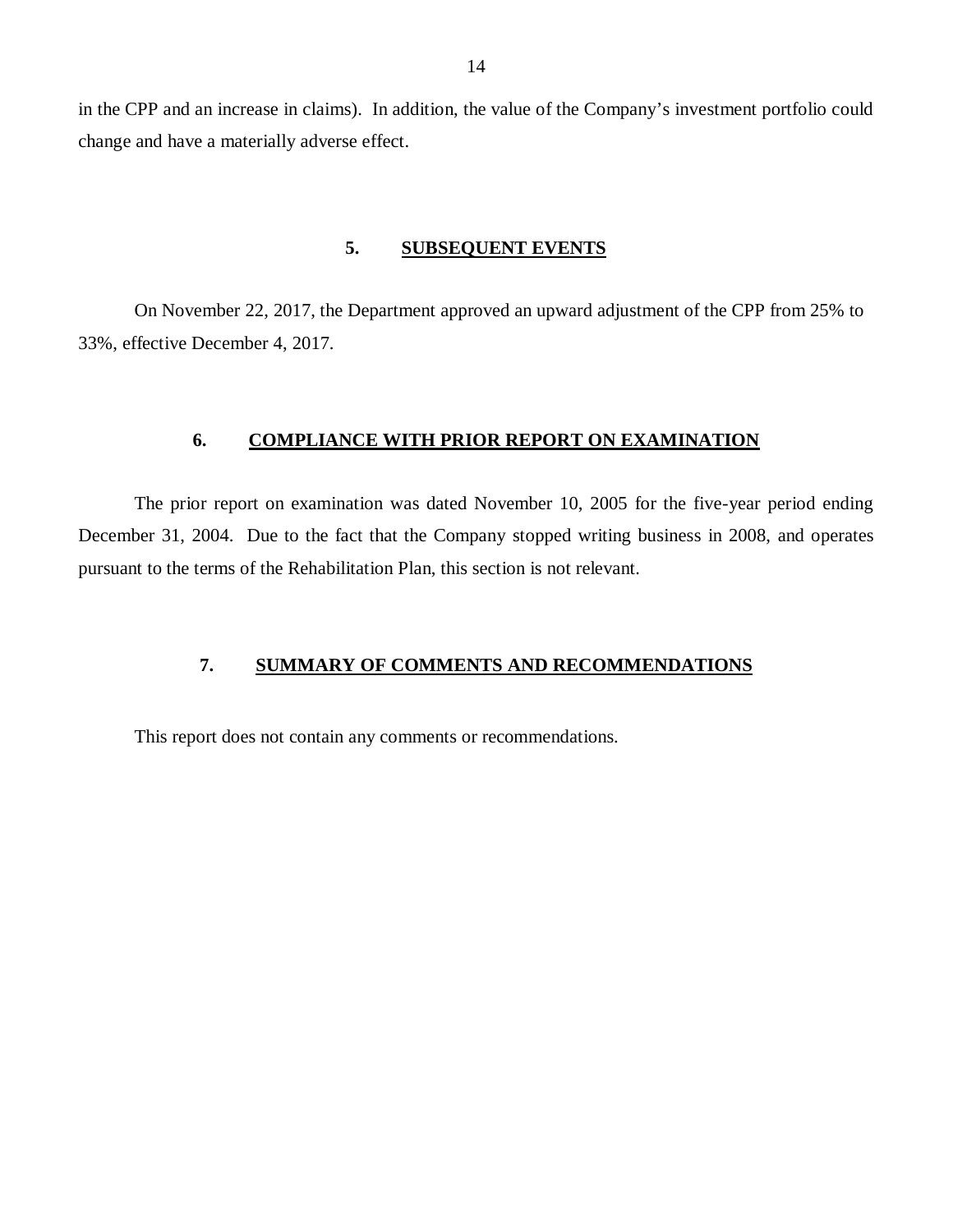Respectfully submitted,

Karen Gard, CFE Associate Insurance Examiner

## STATE OF NEW YORK ) )ss: COUNTY OF NEW YORK )

Karen Gard, being duly sworn, deposes and says that the foregoing report, subscribed by her, is true to the best of her knowledge and belief.

Karen Gard

Subscribed and sworn to before me

this  $\_\_\_\_\_\$  day of  $\_\_\_\_\_\_\$ , 2018.